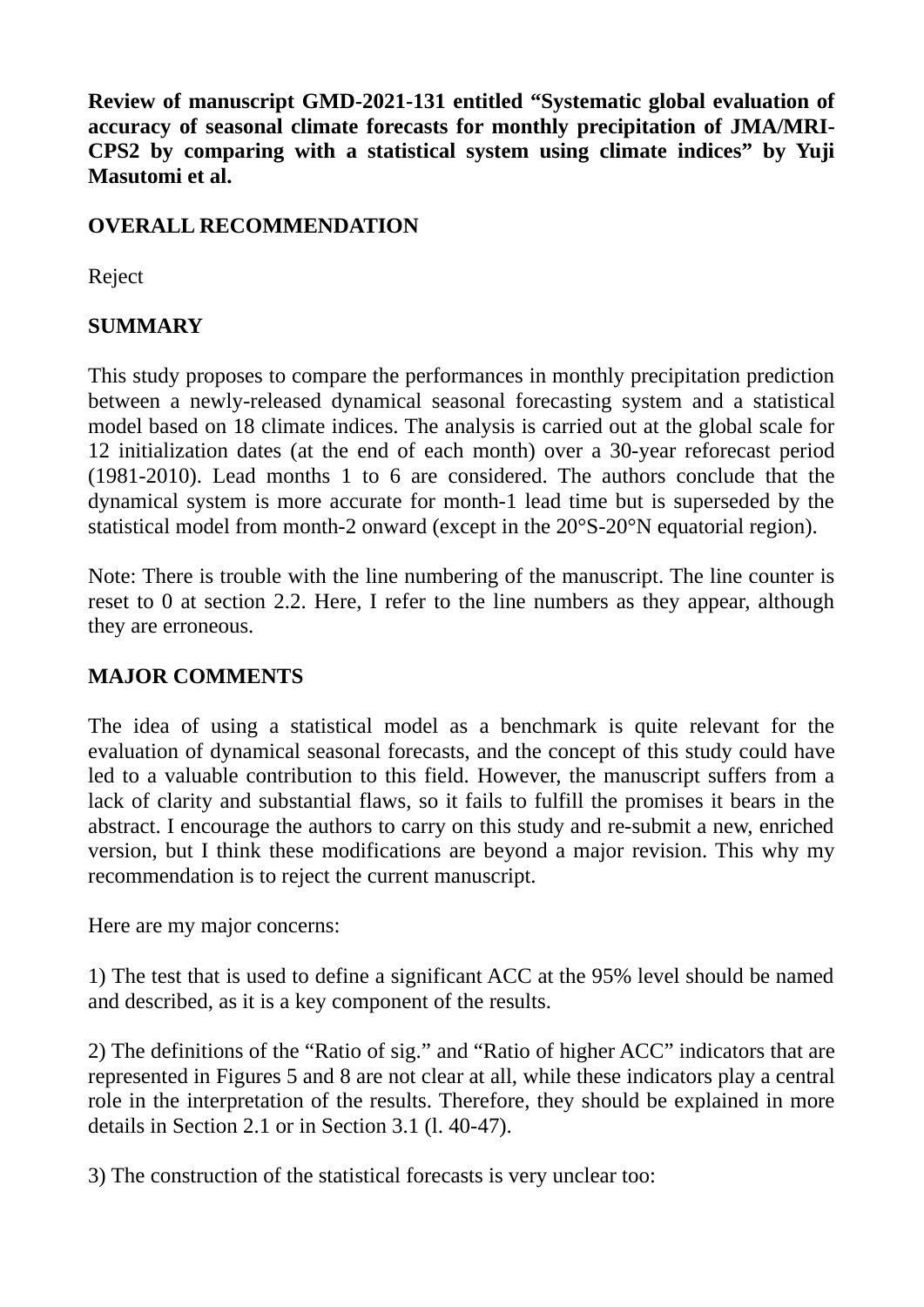a) I do not understand why there is a separation between Step 2-1 and Step 2-2. From what I understand, leave-one-out cross-validation must be applied in the model fitting from the outset, otherwise it seems the statistical model is fit by including unknown data to be predicted.

b) I do not understand either how a single statistical forecast is obtained from the 18 statistical models (Step 2-3). I know it is the purpose of lines 84-88 (Section 2.1) to explain it, but they are actually very confusing.

4) The abstract claims that the statistical model can be used to diagnose slow dynamics that are not well reproduced by the dynamical model. This would be the most important contribution of this article, but the authors do not address it extensively while they have 18 climate indices available.

I guess Section 3.3 and Figure 9 are meant to illustrate this point, but they fail to convince. Indeed, to my understanding, the figure is purely observational and there is no analysis of the model behavior relative to the relationship between Nino 3.4 and precipitation in Paris. Then, I cannot see how it is possible to conclude "the slow dynamics (...) are not reproduced in JMA/MRI-CPS2" (l. 79-80).

5) Section 4 (Discussion) should be thoroughly re-organized, re-written and possibly merged with Section 5 (Conclusion). In its present form, I feel it only rephrases Section 3 and does not bring any additional insight.

## **MINOR COMMENTS**

l. 19-22: The sentences should be switched: mention the comparison at the global scale first, before going into details about the 10°S-10°N equatorial band.

l. 30-31: "which is implemented in most SCF systems". Unnecessary, I suggest removing.

l. 37-38 vs l. 91-92:

"The mean square skill score is often used to evaluate the forecast accuracy of SCF systems" (l. 37-38)

"The anomaly correlation coefficient (ACC) between the forecast and observed values was used to evaluate the forecast accuracy" (l. 91-92).

It is strange that the MSSS is mentioned in the introduction while the whole assessment of accuracy is based on the ACC. I suggest mentioning the ACC from the outset, while removing the MSSS.

l. 34-37: "For dynamical SCF (…) with a smaller cost." This sentence is quite long and intricate, I suggest splitting and/or rephrasing for the sake of clarity.

l. 48: "**and the** Madden-Julian Oscillation"